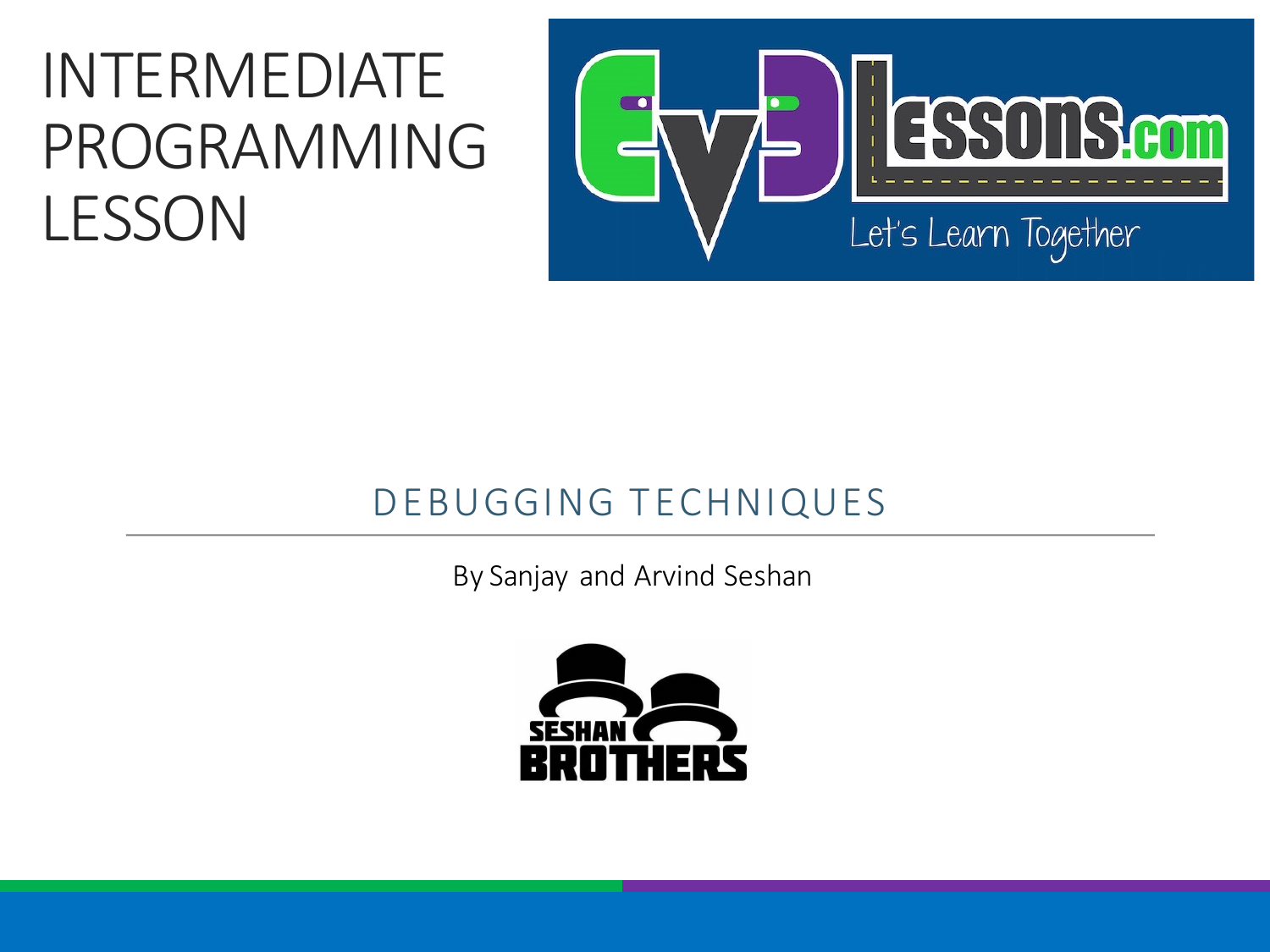### Lesson Objectives

- 1) Learn the importance of debugging
- 2) Learn some techniques for debugging your code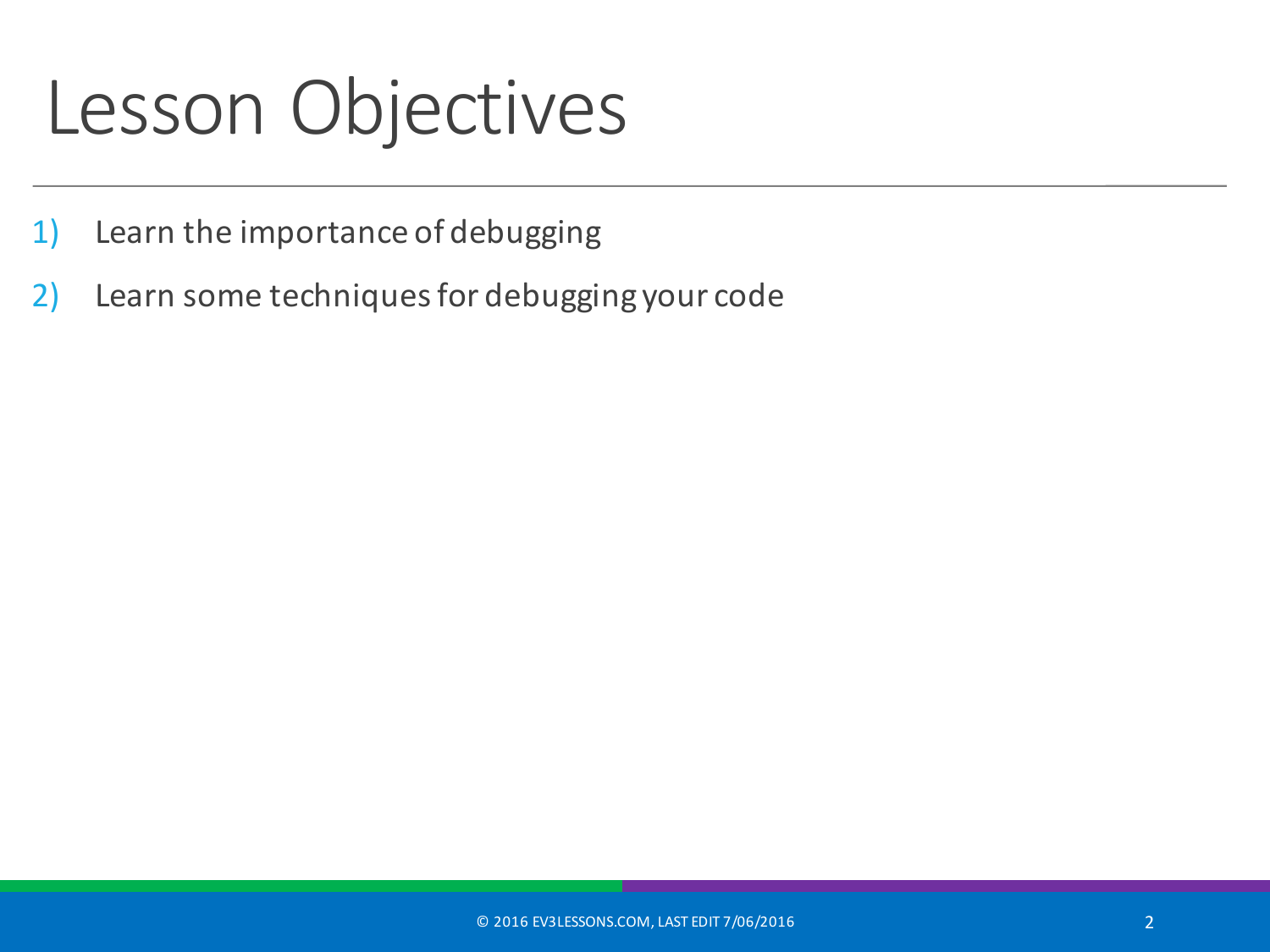# Why Debug?

Debugging is a useful strategy to figure out where in your program something is going wrong or what went wrong

Once your code starts to become long or complicated (e.g. using sensors), it can become hard to figure out where in the program you are

The following slides show you some ways of knowing where you are in your program or knowing what values your sensors see

You will see that these techniques can be VERY USEFUL to any programmer.

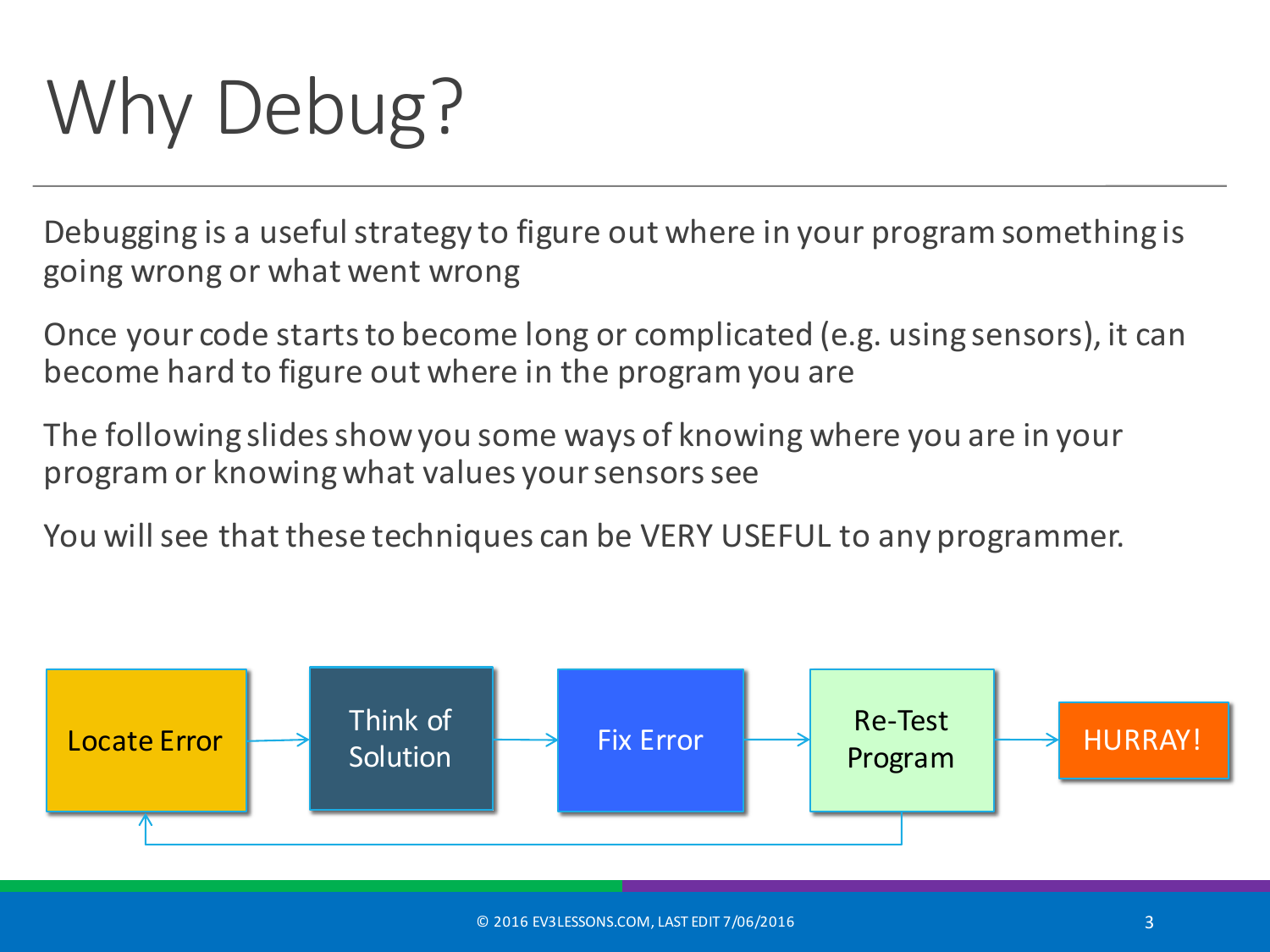## Different Techniques

#### Play Selected vs. Button Press

- Very similar techniques
- Lets you try out smaller portions of code
- Play Selected requires bluetooth
- Button Press requires some care so you don't jostle the robot when pressing the button

#### Light, Sound and Display

- Very similar techniques
- Light and Sound are used in the same way
- Teams enjoy the sound more and it is easier to identify sometimes
- Display Block comes in handy for knowing what block is played if your robot gets stuck and if you want to see the sensor values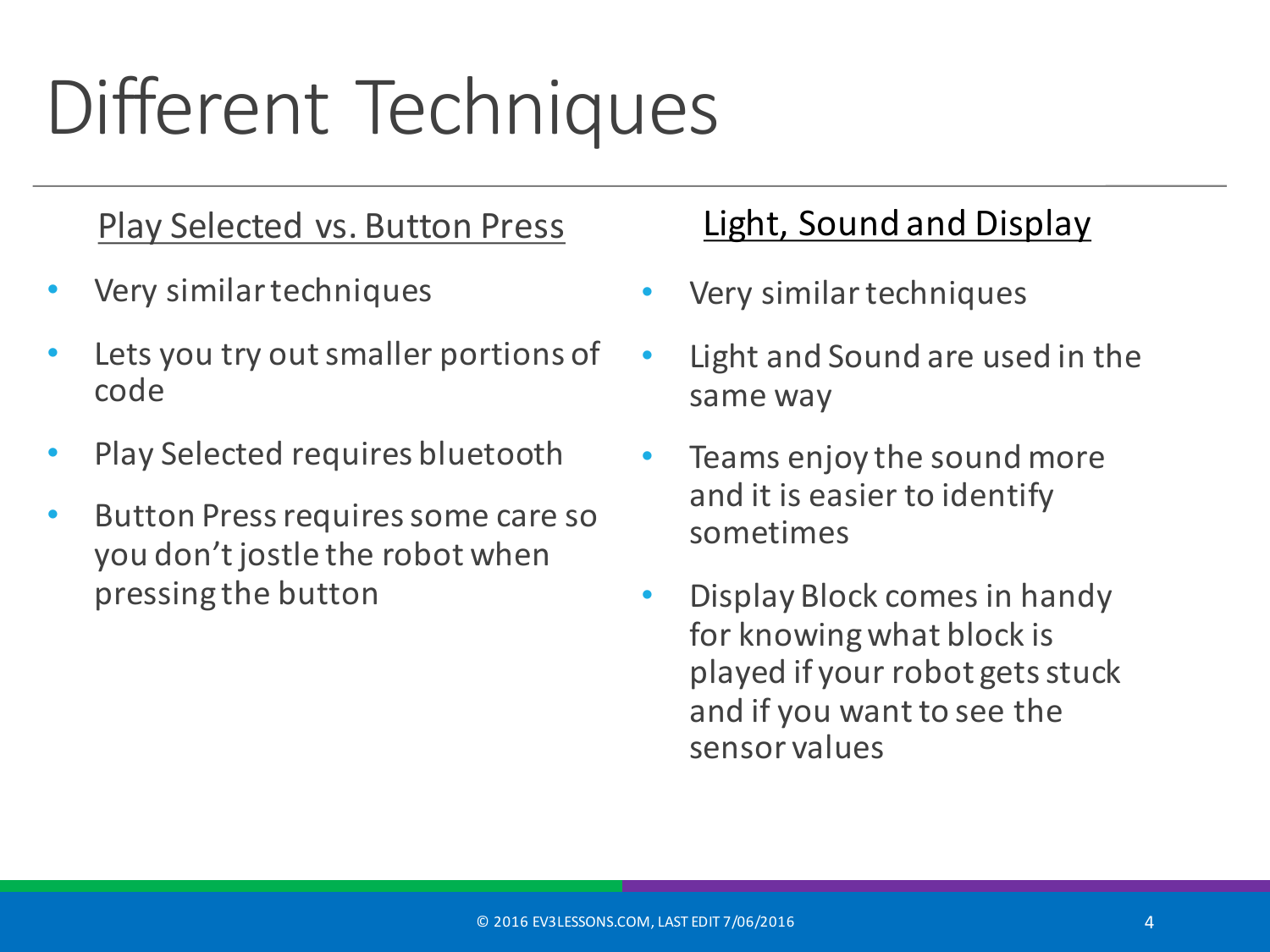## Play Selected

- Play selected is useful for running small parts of the program
- Use when you don't want to wait for your robot to complete other parts of the program before getting to the part you want to see
- If you don't have bluetooth built in the computer, we recommend that you purchase a bluetooth dongle (US \$10-15) because it makes this type of debugging easier
- To use, highlight the parts of the program you want to run and pick the play button with the parentheses (>)

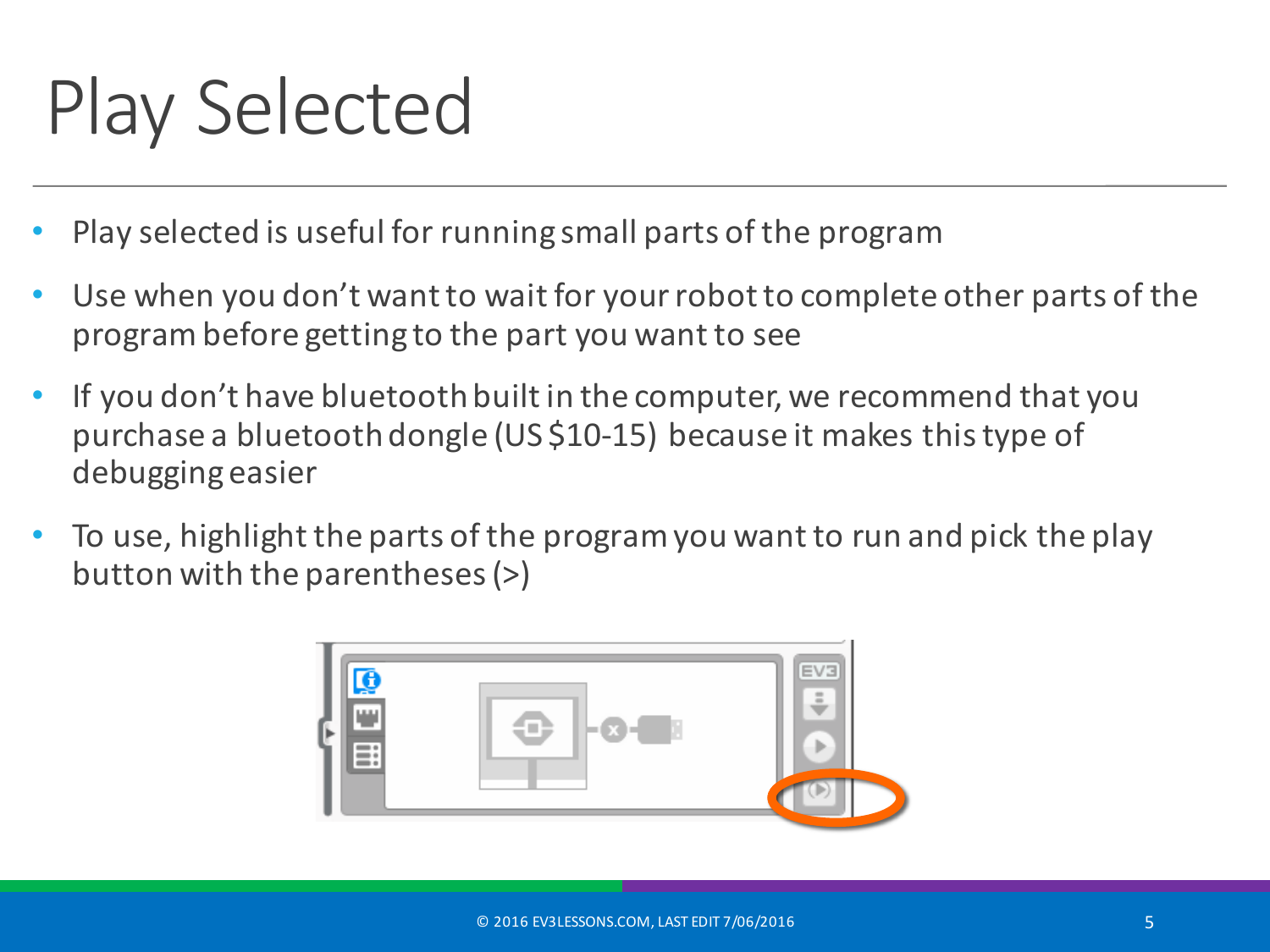### Wait For Button Press

- To place a Wait for Button Press block in your program, place a wait block into your program
- Go under brick buttons  $>$  compare  $>$  brick buttons, then choose which button needs to be pressed to continue the program
- Place these wait for button presses every block or two close to where the robot is not working correctly
- This can help you pinpoint which block is causing the robot to fail
- The robot will stop and "wait for you to press the button"

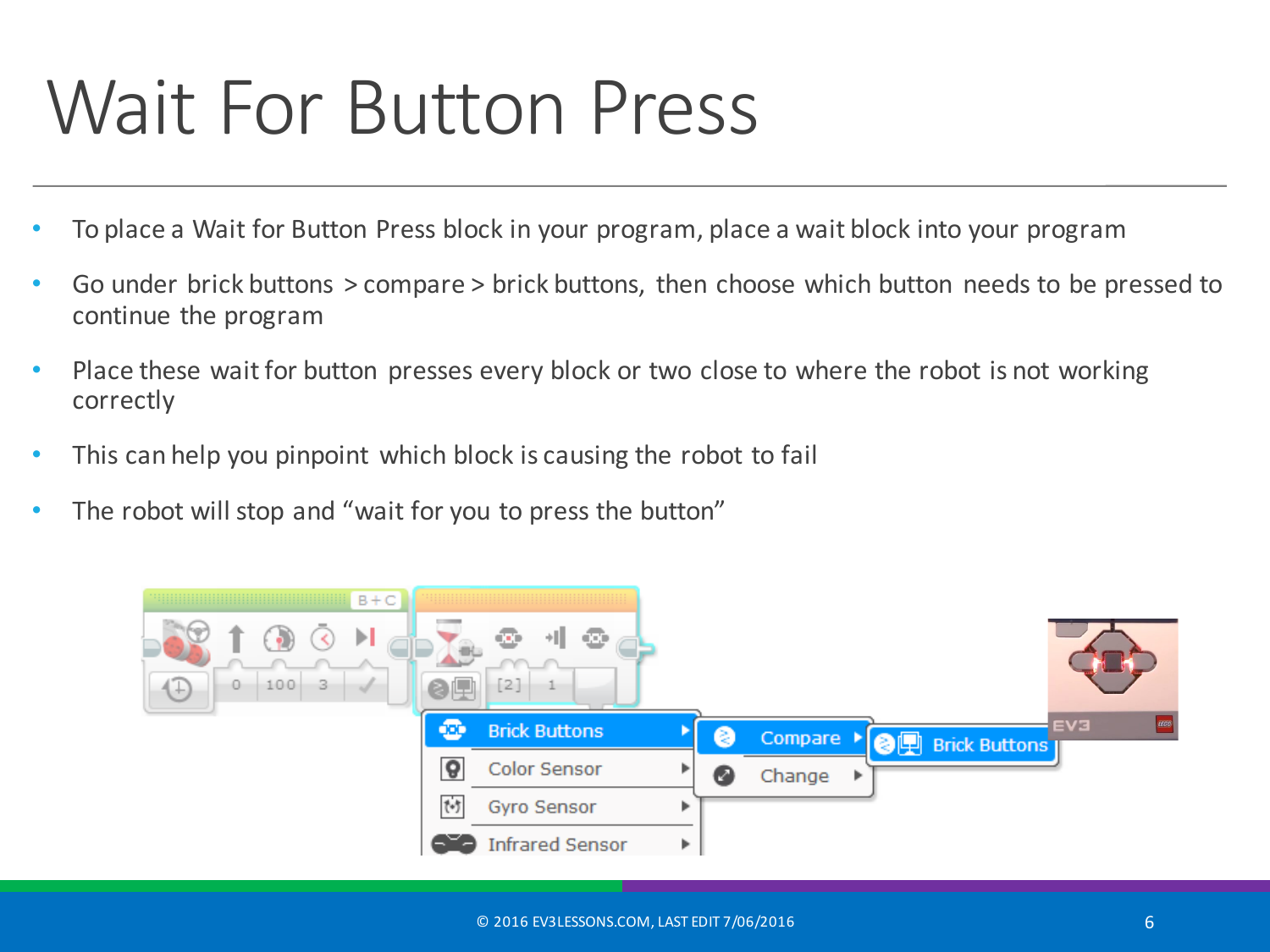## Visual Alerts: Brick Status Light



**Brick status light** blocks can be used for warnings

- Place these blocks at critical steps in your program
- You will then be able to visualize what block is playing and figure out where the error might be



Brick **Status** Light block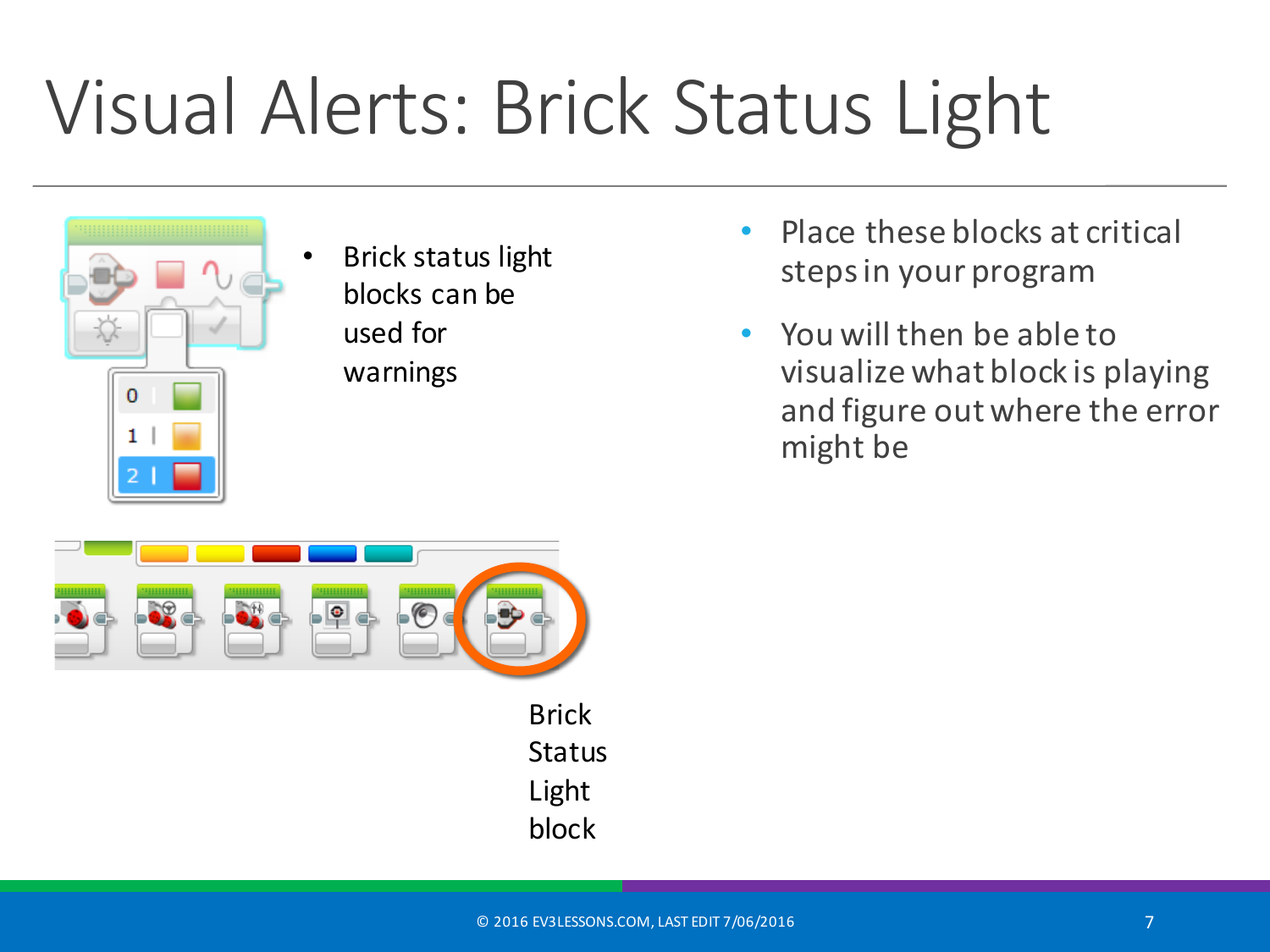## Sound Alerts: Sound Block

- You can insert different sounds at intervals (about every 5 blocks or so, and then run the program again while listening for beeps.
- Once you pick Play Tone, select Play Type and pick "play once"
- These sounds can help you narrow down where in the program something is going wrong.



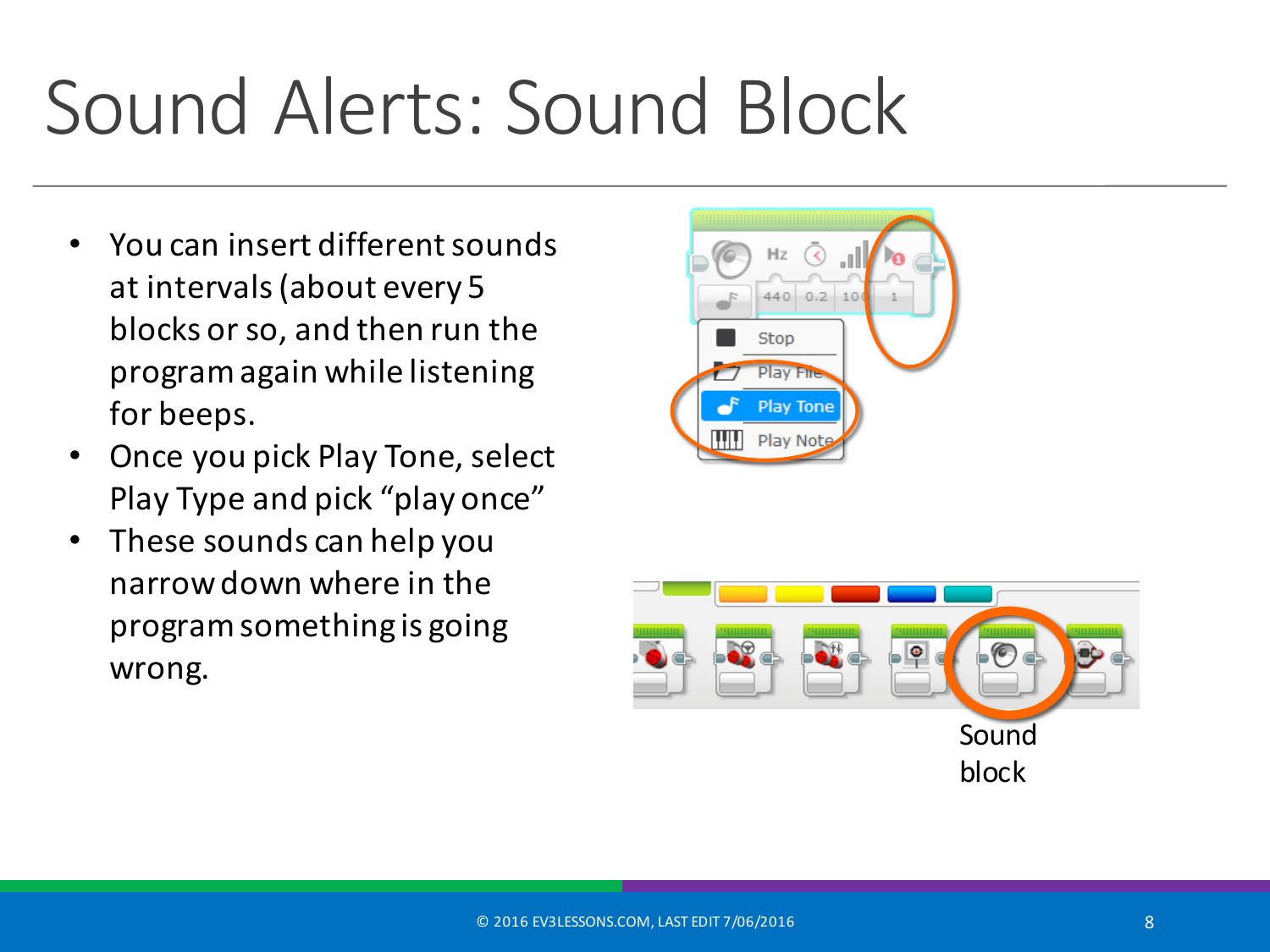## Print to Screen: Display Block

- Showing which block is playing on your robot
	- Helps identify what block the robot is stuck on



Seeing the sensor readings – to see what the robot sees!



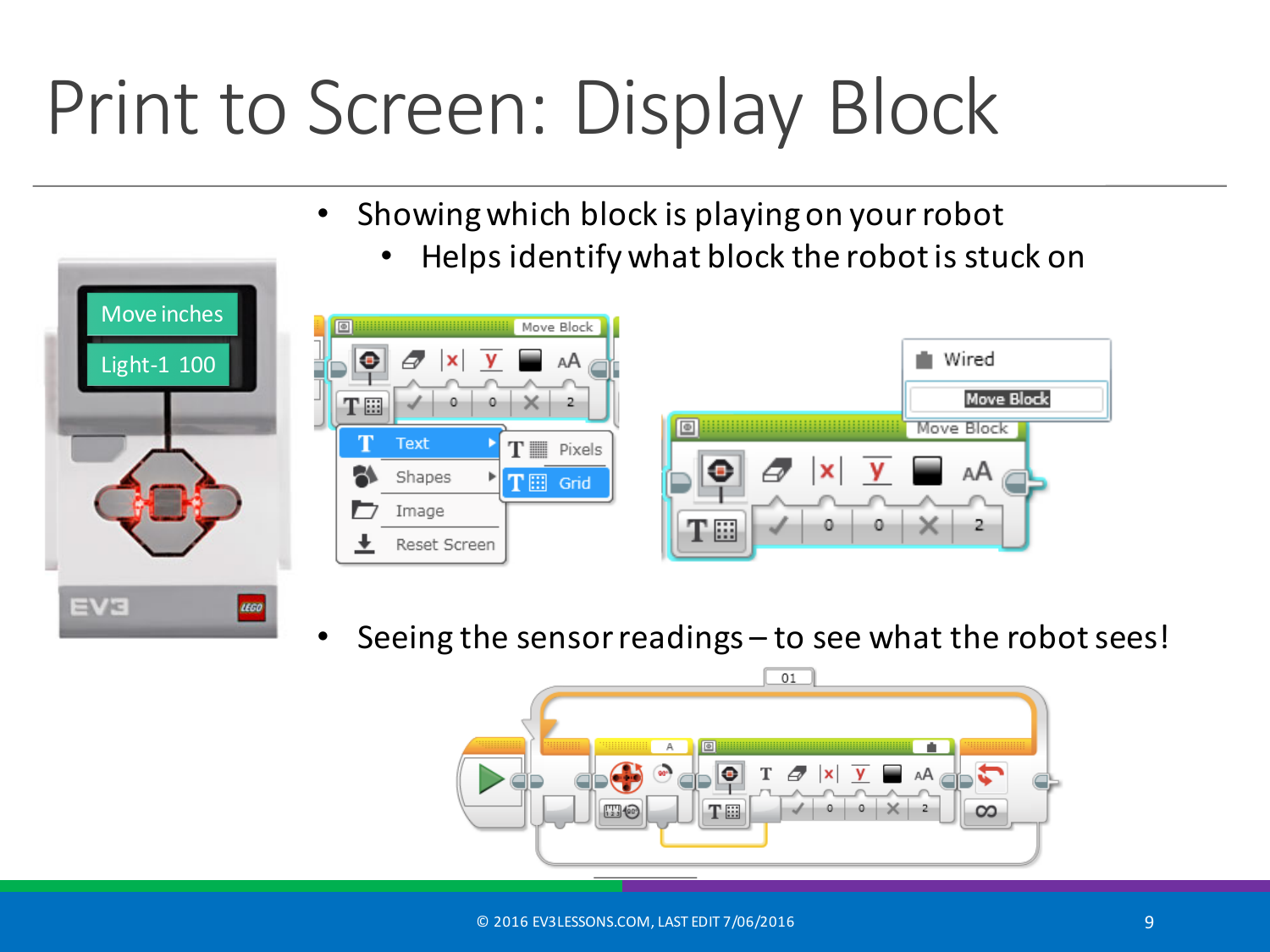## Sample Video on Next Slide

- The video on the next slide shows some of the debugging techniques
	- Wait for button press
	- Sounds alerts
	- **Brick lights**
	- Sensor readings displayed on brick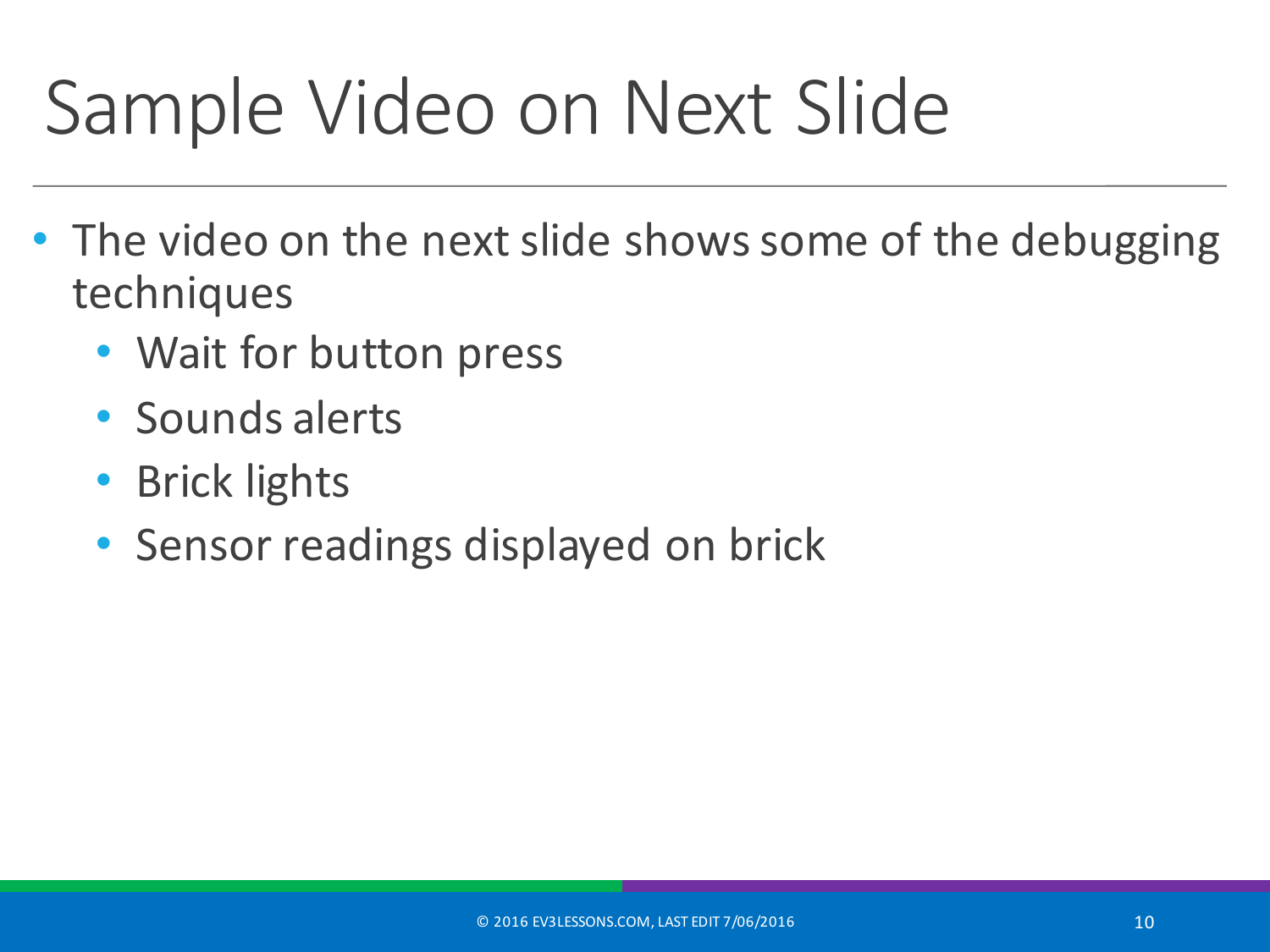### Sample Video – Click to Play

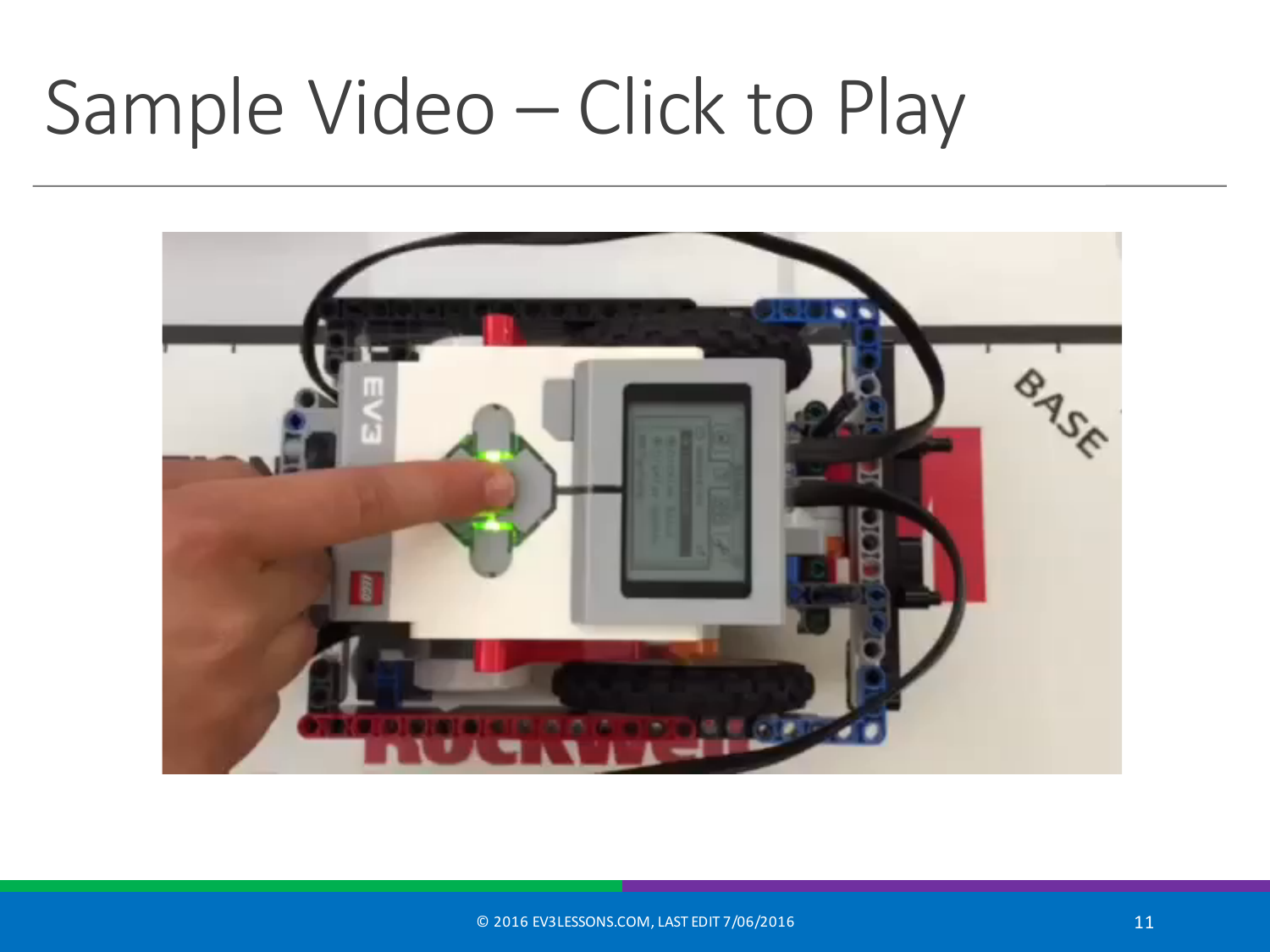## **Other Methods**

- Recordings:
	- You can record your robot with a camera. Then watch the video and observe what went wrong
- Comments:
	- You can also use "comments" to help debug  $-$  we add comments to remember what older values were entered into a block. We watch the robot and then adjust these values